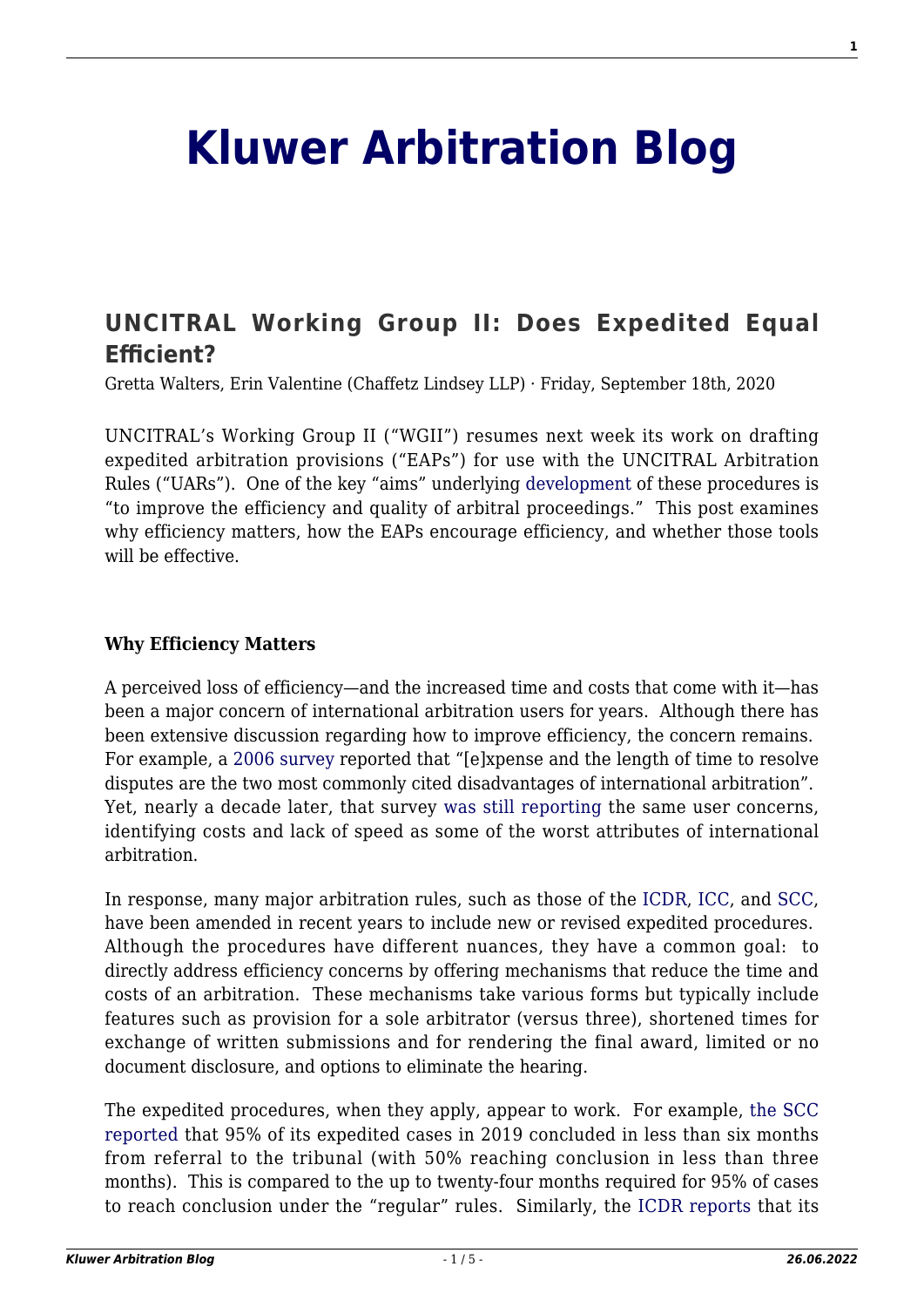expedited procedures can result in a final award in as little as 135 days from initiation of the arbitration. Likewise, the [ICC reports](https://iccwbo.org/publication/icc-dispute-resolution-statistics/) that 37 of its first 50 expedited arbitrations reached a final award within six months from the case management conference. This is a significant reduction from the ICC's non-expedited cases, which in 2019 averaged 26 months until final award.

#### **How the EAPs Encourage Efficiency**

The draft EAPs make clear that efficiency is at the heart of the new procedures. We refer below to the latest [draft EAPs](https://undocs.org/en/A/CN.9/WG.II/WP.214/Add.1) prepared by the Secretariat for discussions scheduled to start on 21 September at the seventy-second session of the WG II. For example, draft provision 2 expressly obligates the parties to "*act in an expeditious and effective manner so as to achieve a fair and efficient resolution of the dispute*." Likewise, the arbitral tribunal is instructed to "*conduct the proceedings in an expeditious and effective manner further taking into account the parties' expectations.*"

In addition to this broad obligation on the parties and tribunal, the EAPs include specific provisions for a more streamlined and less time-consuming and costly process. The following summarizes the key tools aimed at reducing time and costs.

#### 1. *Sole arbitrator (draft provision 7)*

The EAPs presume that there will be a sole arbitrator absent agreement by the parties to appoint three. This contrasts with the UARs, which default to three arbitrators.

### 2. *Streamlined written submissions (draft provisions 4, 5, 13 & 14)*

The EAPs provide for streamlined written submissions under shortened deadlines. The Statement of Claim is due at the same time as the Notice of Arbitration. Respondent has 15 days from receipt of the Notice of Arbitration to submit its Response to the Notice of Arbitration and 15 days from the constitution of the tribunal to submit the Statement of Defense, which must also include any counterclaims or claims for set-off. Draft provision 13 allows for amendments or supplements to a claim or defense within 30 days of the Statement of Defense. Following this window, the parties may not amend or supplement their claims unless the tribunal considers it appropriate. Further, draft provision 14 empowers the tribunal to limit the number of rounds of written submissions. Under this schedule, limited party submissions could be complete in two to three months (depending on the tribunal's constitution).

#### 3. *Time frame to render the award (draft provision 16)*

Draft provision 16 introduces a timeframe for making the award and a mechanism for extending that deadline. While the ultimate deadline is still being discussed, it appears likely that the EAPs will require the award to be rendered within six or nine months from the date of the tribunal's constitution, absent extension. The draft provision allows parties to agree to modify this deadline and permits the tribunal to extend it "in exceptional circumstances," which is currently undefined.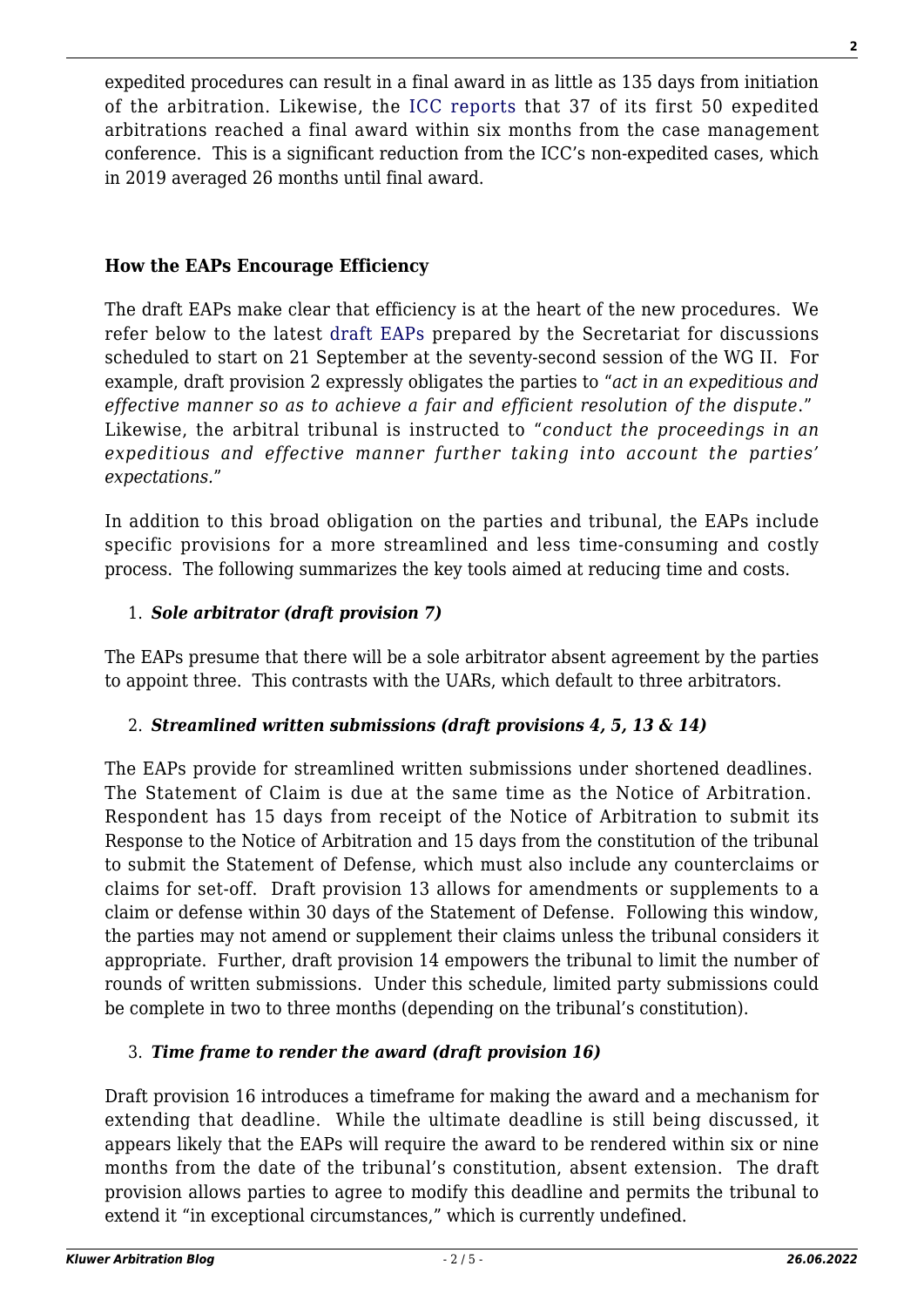The expedited rules issued by many arbitral institutions presume that an expedited arbitration will be decided on documents only, without an oral hearing. The EAPs take a different approach. As currently drafted, the tribunal has discretion to decide a case on written submissions, but only where neither party objects to doing so. Should a party request a hearing or affirmatively object to decision only on written submissions, the tribunal must hold a hearing. As to the conduct of the hearing, UAR article 28 applies to expedited arbitrations and the tribunal has flexibility to conduct the hearing in an efficient manner.

#### 5. *Arbitrator discretion in managing proceedings (draft provisions 9, 10, 14, 15, 18)*

The EAPs explicitly provide the arbitral tribunal with broad discretion to manage the proceedings consistent with its provision 2 efficiency obligations. For example, the tribunal can modify the prescribed deadlines, limit written submissions and evidentiary exchanges, hold conferences remotely, and consider arguments for early dismissal or preliminary determination where claims are manifestly without merit, which can improve efficiency and discourage frivolous claims. The EAPs also permit the arbitral tribunal to consider a party's conduct in its allocation of costs.

#### **Will the EAPs Promote Efficiency?**

The tools outlined above unquestionably can lead to quicker and less expensive arbitrations. For example, a sole arbitrator's fees are generally less than those of three arbitrators. Moreover, a sole arbitrator offers time savings from fewer scheduling conflicts and potentially quicker deliberations. Likewise, compressed schedules for written submissions and filing certain submissions together (such as the Statement of Claim with Notice of Arbitration) cut down on the time and costs often expected with briefing schedules that span many months if not years in a "regular" arbitration.

Nonetheless, whether the draft EAPs will result in more efficient arbitrations remains to be seen. One issue that WGII has grappled with is that many of the EAPs' efficiency tools, such as the tribunal's authority to limit written submissions, are already available in "regular" arbitration proceedings. WGII considered, however, that the more explicit provisions in the EAPs "*underline*" and "*reinforce*" "*the discretionary power of the arbitral tribunal*" and "*make it easier for the arbitral tribunal to impose limitations*" ([A/CN.9/WG.II/WP.214,](https://undocs.org/en/A/CN.9/WG.II/WP.214) at ¶¶ 95, 115, 118). The hope is that expressly empowering the tribunal to impose stricter time limits and condensed procedural benchmarks will reduce the risk of challenge and give the arbitrators more confidence to expedite the proceedings. As explained above, a number of institutions have reported that similar expedited procedures have worked to reduce time and costs, so there is reason to believe that the EAPs will also lead to more efficient arbitrations.

The [current draft of the EAPs](https://undocs.org/en/A/CN.9/WG.II/WP.214/Add.1) differs from other expedited rules in several ways, however, each of which could undermine the EAPs' efficiency goals. For example, the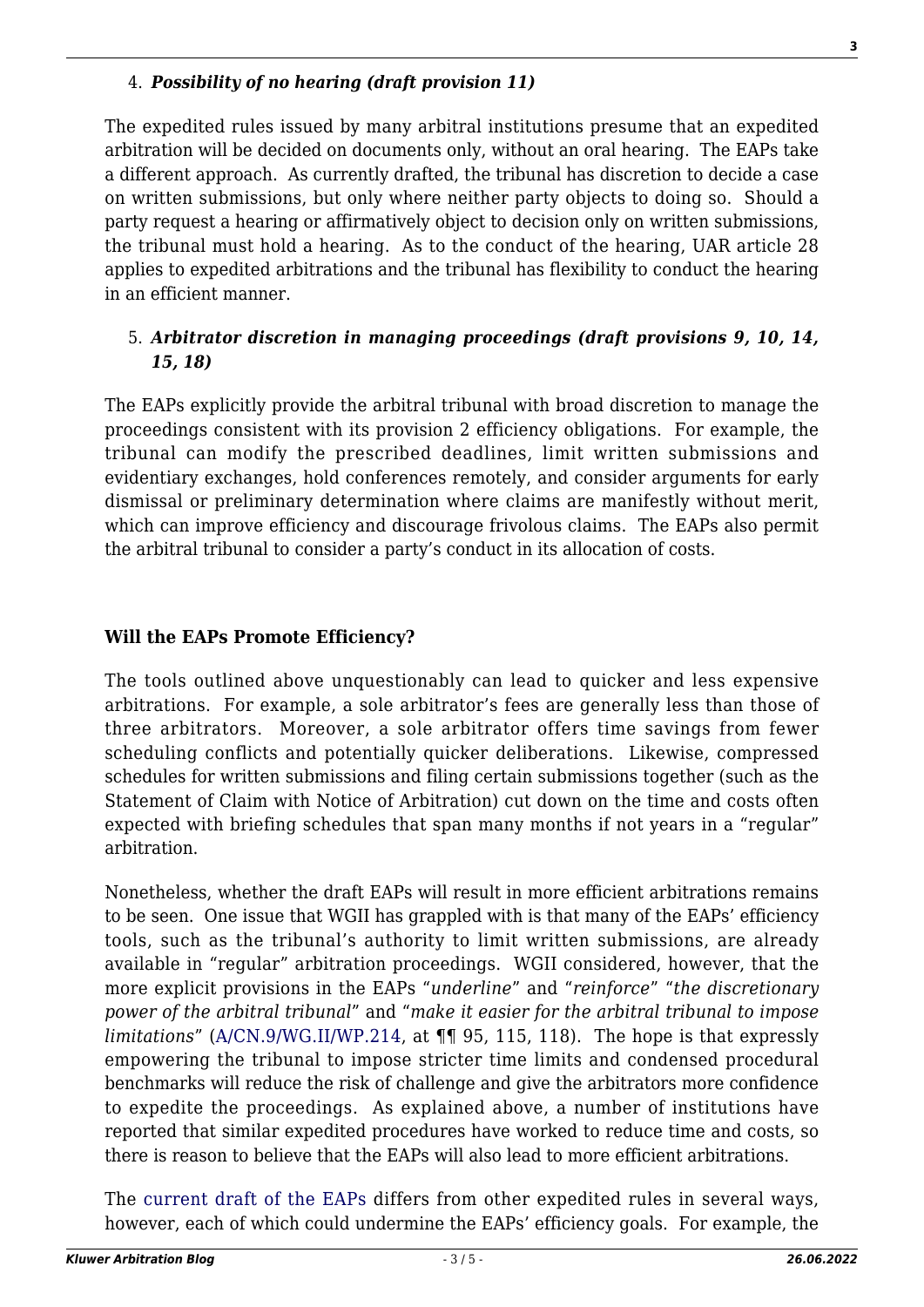EAPs are silent as to the consequence for non-compliance with the deadlines provided therein. This contrasts to the ICC's and SCC's expedited procedures, which provide that arbitrators can be penalized for non-compliance with deadlines. Further differences that could affect efficiency include the availability of an oral hearing upon party request, even despite an order by the tribunal that no hearing is necessary, and application of the EAPs only where the parties expressly "opt in."  $(A/CN.9/WG.II/WP.214/Add.1, Draff provision 11).<sup>1)</sup> Another underlying key difference$  $(A/CN.9/WG.II/WP.214/Add.1, Draff provision 11).<sup>1)</sup> Another underlying key difference$  $(A/CN.9/WG.II/WP.214/Add.1, Draff provision 11).<sup>1)</sup> Another underlying key difference$ is that the EAPs will often apply in non-administered arbitrations, which can present unique efficiency challenges (for example, in resolving applicability of the rules or arbitrator challenges). These differences will likely be points of discussion at the upcoming WGII session.

Ultimately, however, many of these differences may not matter because, critically, the EAPs empower arbitrators with broad flexibility to manage the proceedings. No one approach ensures an "efficient" arbitration; rather, efficiency will depend on a number of factors, including the facts of the case, the parties' conduct, and the tribunal's decisions. The draft EAPs' approach preserves procedural flexibility to confront a myriad of circumstances (some unique to non-administered arbitration) that impact efficiency. But making sure that such flexibility is properly balanced against other efficiency tools will be a key discussion for WGII in finalizing the EAPs.

#### *The see our full series of posts on the UNCITRAL WG II process, click [here](http://arbitrationblog.kluwerarbitration.com/category/archives/uncitral-wg-ii-series/).*

*To make sure you do not miss out on regular updates from the Kluwer Arbitration Blog, please subscribe [here](http://arbitrationblog.kluwerarbitration.com/newsletter/). To submit a proposal for a blog post, please consult our [Editorial Guidelines.](http://arbitrationblog.kluwerarbitration.com/editorial-guidelines/)*

#### **Profile Navigator and Relationship Indicator**

Offers 6,200+ data-driven arbitrator, expert witness and counsel profiles and the ability to explore relationships of 13,500+ arbitration practitioners and experts for potential conflicts of interest.

[Learn how](https://www.wolterskluwer.com/en/solutions/kluwerarbitration/practiceplus?utm_source=arbitrationblog&utm_medium=articleCTA&utm_campaign=article-banner) **[Kluwer Arbitration Practice Plus](https://www.wolterskluwer.com/en/solutions/kluwerarbitration/practiceplus?utm_source=arbitrationblog&utm_medium=articleCTA&utm_campaign=article-banner)** [can support you.](https://www.wolterskluwer.com/en/solutions/kluwerarbitration/practiceplus?utm_source=arbitrationblog&utm_medium=articleCTA&utm_campaign=article-banner)